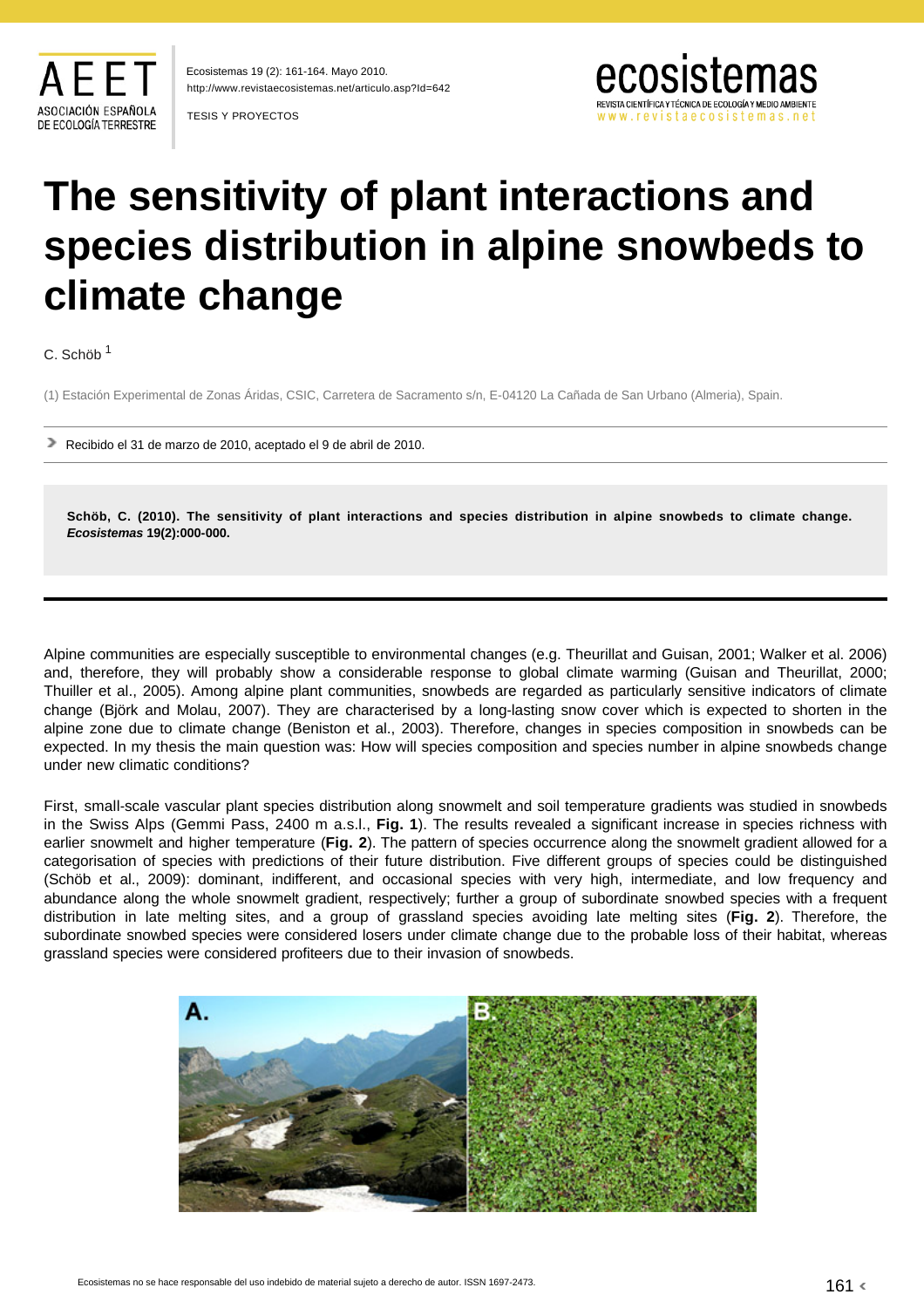**Figure 1. A.** Study site Lämmerenplatten, Leukerbad (VS), Switzerland. Thirty snowbeds were situated in an area of about 0.3 km<sup>2</sup> at 2400 m a.s.l. **B.** Snowbed communities were dominated by Salix herbacea, Alchemilla pentaphyllea and Gnaphalium supinum.



**Figure 2.** Number of species and relative species cover along the snowmelt and temperature gradients for all species Tot (—*▲*—, right y-axis) and for two species groups (left y-axis): subordinate snowbed species S (– – $\circ$ – –) and grassland species G (– • • –+– • • –). Error bars indicate  $\pm$  1 SD for each snowmelt date. \*  $P<0.05$ , \*\*  $P<0.01$ , \*\*\*  $P<0.001$ . n for snowmelt date 153 (02.06.2003) = 6, 160  $(09.06.2003) = 20$ , 167 (16.06.2003) = 18, 174 (23.06.2003) = 8. n for  $T_{\text{max}} = 31$ .

Since successful invasion of grassland species into snowbeds will depend on the availability of susceptible microhabitats and plant-plant interactions, small-scale spatial patterns were analysed. It was hypothesised that selective colonisation of microhabitats as well as important plant-plant interactions will result in non-random spatial distribution of species at the very local scale. In general, aggregation was found within subordinate snowbed species and within grassland species, respectively, and segregation between the two groups (Schöb et al., 2008). From the results obtained, a probable existence of microhabitats with different susceptibility to invasion and a competition-based segregation of grassland and snowbed species could be derived. The conclusion was that the inability to cope with very short growing seasons restricted grassland species to the earlier melting sites. However, snowbed species seemed to be pushed back to the later-melting sites through competitive exclusion by grassland species under milder growing conditions.

Through neighbour removal experiments, the effects of plant-plant interactions on plant growth and survival were revealed for species with different distributional optima in snowbeds (**Fig. 3**). Plants growing without neighbours showed increased biomass and fruiting compared to the control individuals (**Fig. 4**). Therefore, in this alpine habitat with favourable growing conditions, apart from a short growing season, competition for resources generally prevailed (Schöb et al., in press). However, simultaneously occurring facilitation due to protection against herbivores resulted in a lower survival probability in removal plots (**Fig. 4**). Furthermore, neighbour effects were neither species-specific nor did they change along the snowmelt gradient. Therefore, competition for resources in snowbeds was generally counterbalanced by facilitative interactions against herbivores, leading the weak net effects for all species and snowmelt dates.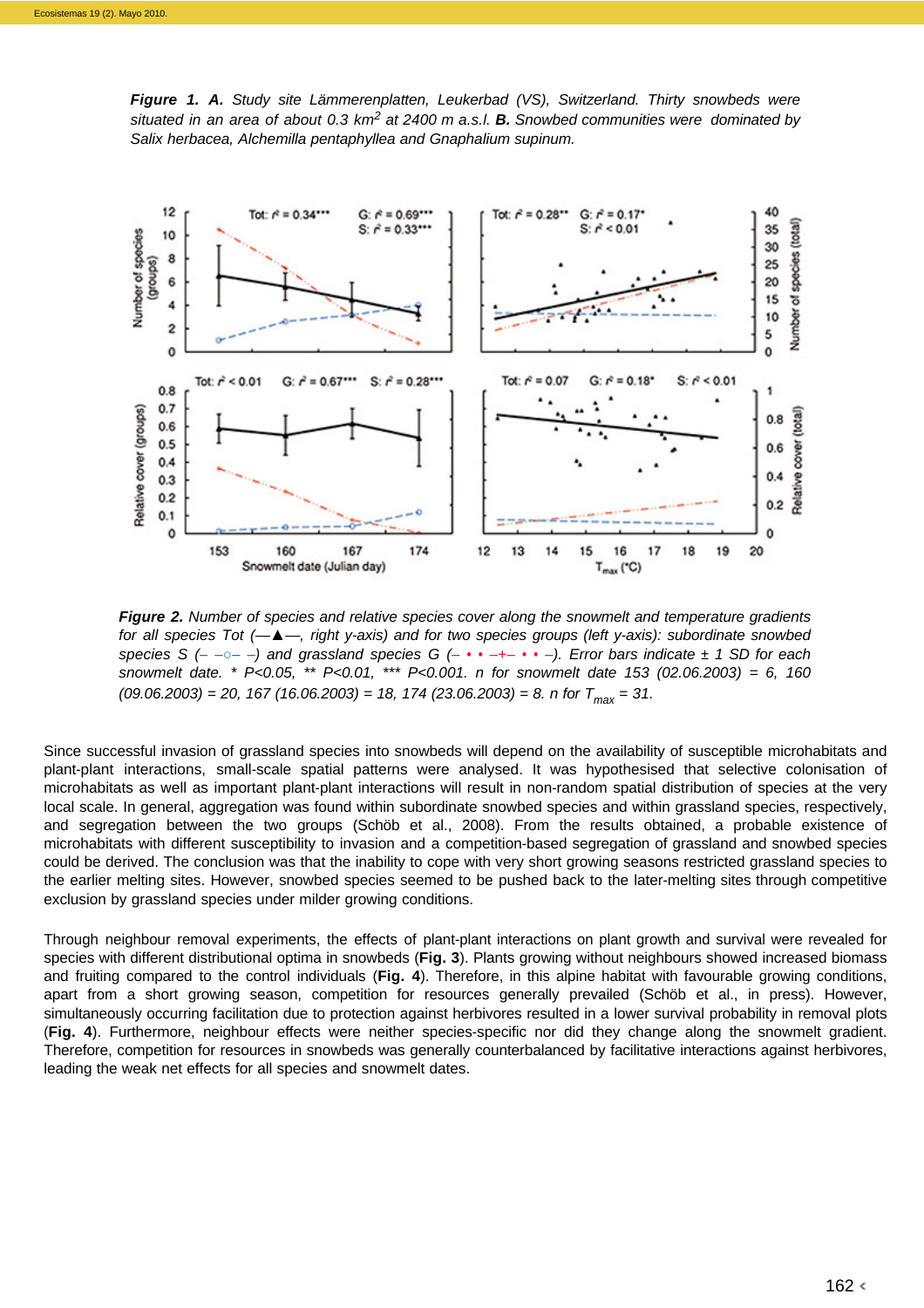

**Figure 3.** Neighbour removal treatment for Cardamine alpina, a subordinate snowbed species. **A.**  Control: Individual growing with neighbours. **B.** Removal: Individual growing without neighbours. For the removal treatment all aboveground biomass in a radius of 5 cm around the target individual was mechanically removed.



**Figure 4.** The effects of neighbour removal on aboveground biomass, fruiting and survival rate for grassland species and snowbed species, respectively. Displayed are estimated means  $\pm$  1 SE of the linear mixed model (biomass) and generalised linear mixed models (fruiting and survival). Species: Lm  $=$  Ligusticum mutellina, Pv = Polygonum viviparum, Ca = Cardamine alpina, Va = Veronica alpina (dominant and indifferent species not shown). n for biomass = 382 (dead plants were omitted). n for fruiting  $= 788$  (dead plants were omitted). n for survival  $= 960$ .

As long as plant interactions of different sign are cancelling each other out, changes in abiotic conditions will most probably be the main driver for changes in species composition in alpine snowbeds. Since growing conditions in snowbeds will improve under future climate scenarios, an invasion of more competitive grassland species can be expected. This will induce a considerable change in species composition in snowbeds which may further lead to local extinction of subordinate snowbed species and could even globally threaten those restricted to snowbed habitats in South-European mountains. Successful predictions based on models considering only abiotic conditions could be misleading if the balance between positive and negative species interactions change due to environmental conditions (Schöb et al., in press).

# **References**

Beniston, M., Keller, F., Koffi, B., Goyette, S. 2003. Estimates of snow accumulation and volume in the Swiss Alps under changing climatic conditions. Theoretical and Applied Climatology 76:125-140.

Björk, R.G., Molau, U. 2007. Ecology of alpine snowbeds and the impact of global change. Arctic, Antarctic, and Alpine Research 39:34-43.

Guisan, A., Theurillat, J.-P. 2000. Assessing alpine plant vulnerability to climate change: a modeling perspective. Integrated Assessment 1:307-320.